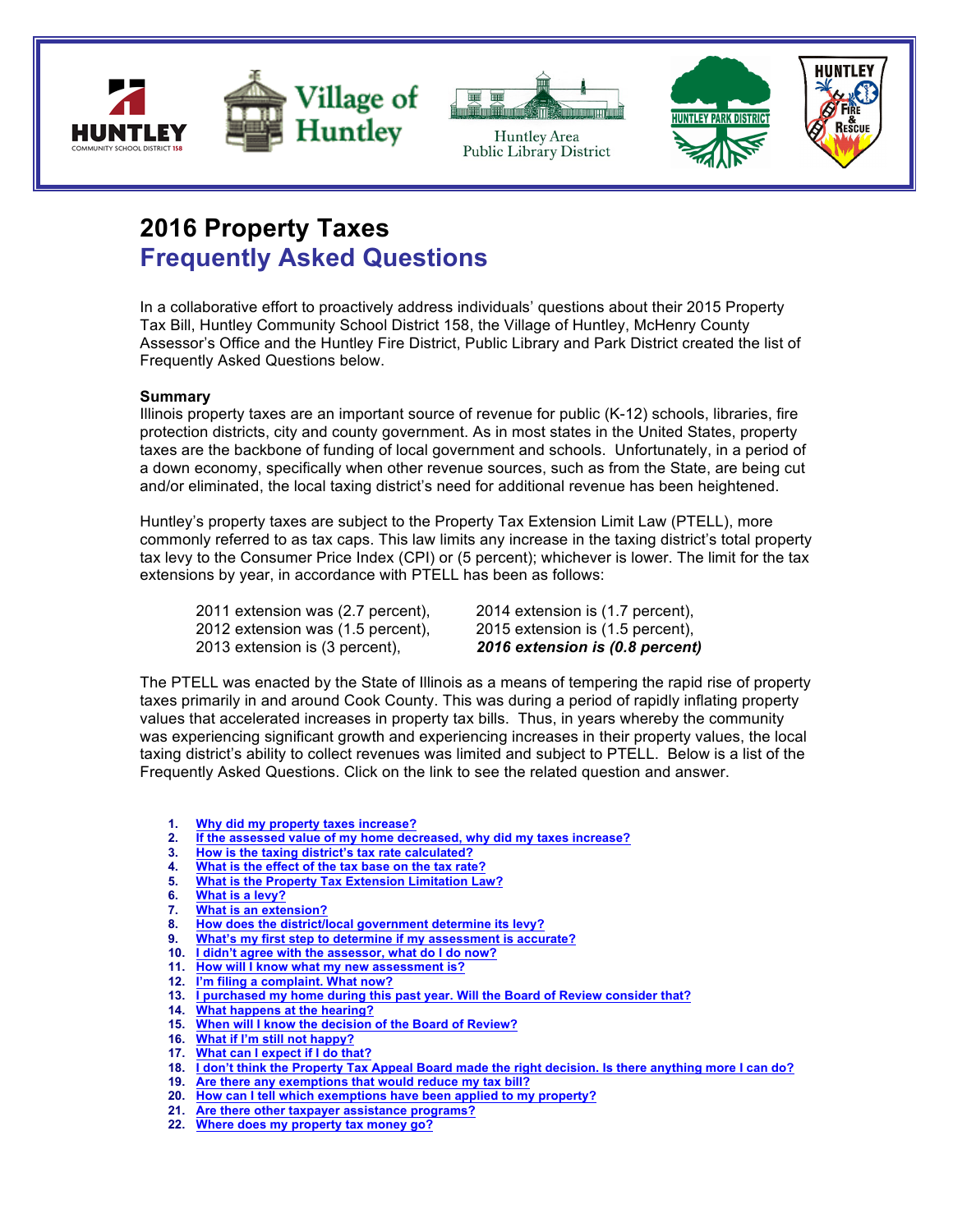



Huntley Area





# **Return to Top**

## **1. Why did my property taxes increase?**

There are several reasons why property taxes may increase year over year. An increase in property taxes within your particular taxing district may increase due to the following:

- a) A decrease in the taxing district's overall equalized assessed value can increase the tax rate. See #3 - "How is the taxing district's tax rate calculated?"
- b) An increase in taxes levied by the local government & school district in accordance with the Property Tax Extension Limitation Law. See #5 – "What is the Property Tax Extension Limitation Law?"
- c) An increase in the assessed value of your property.
- d) A decrease in assessed value that is lower/smaller than the overall decrease in assessed value for the taxing body. See #2 - "If the assessed value of my home decreased, why did my taxes increase?"
- e) Public voting for bond issues such as new construction of schools, jails, etc.

In addition to the above, we have included additional frequently asked questions and answers to help you better understand your property tax bill and the guiding principles surrounding the taxing process.

# **Return to Top**

# **2. If the assessed value of my home decreased, why did my taxes increase?**

The Township Assessor adjusts the Fair Cash Value of all properties from time to time. Unfortunately, the resulting lowered Assessed Value will not necessarily lower your property tax bill. The Fair Cash Value is only used to determine your property's portion of the total county tax. Lowering the Fair Cash Values of all properties equally will not change your portion of the total tax needed to operate local government and the school district. In the past year, many newer neighborhoods that were built in the last decade had significantly higher assessed values than their current Fair Cash Values. As such, these values were reduced this past year, creating a "shift" in the tax burden. Thus, although your property's assessed value may have decreased; there may have been many homes that had a higher decrease in assessed value resulting in a shifting of the tax burden. For an illustration of the above, see the charts below.

# **Return to Top**

#### **3. How is the taxing district's tax rate calculated?**

Levies are made in dollar amounts. To raise the money requested in levies, county clerks must calculate a tax rate for each fund for which the taxing district levied. The tax rate is a number that, when multiplied by the tax base, will produce the levy amount. A tax rate is calculated using the following formula:

**Tax rate = Tax levy**  $\div$  **tax base** 

**Note:** A district's tax base is the total equalized assessed value, minus certain homestead exemptions, plus the value of any state-assessed property.

# **Return to Top**

#### **4. What is the effect of the tax base on the tax rate?**

The greater the tax base, the lower the rate needed to raise a given levy. An increased base, which may be due to an increased equalization factor, new property, removal of exemptions, or tax incentive programs that have expired, could result in a lower tax rate. A decreased base, which may be due to property demolition or decreasing property values, could result in an increased tax rate.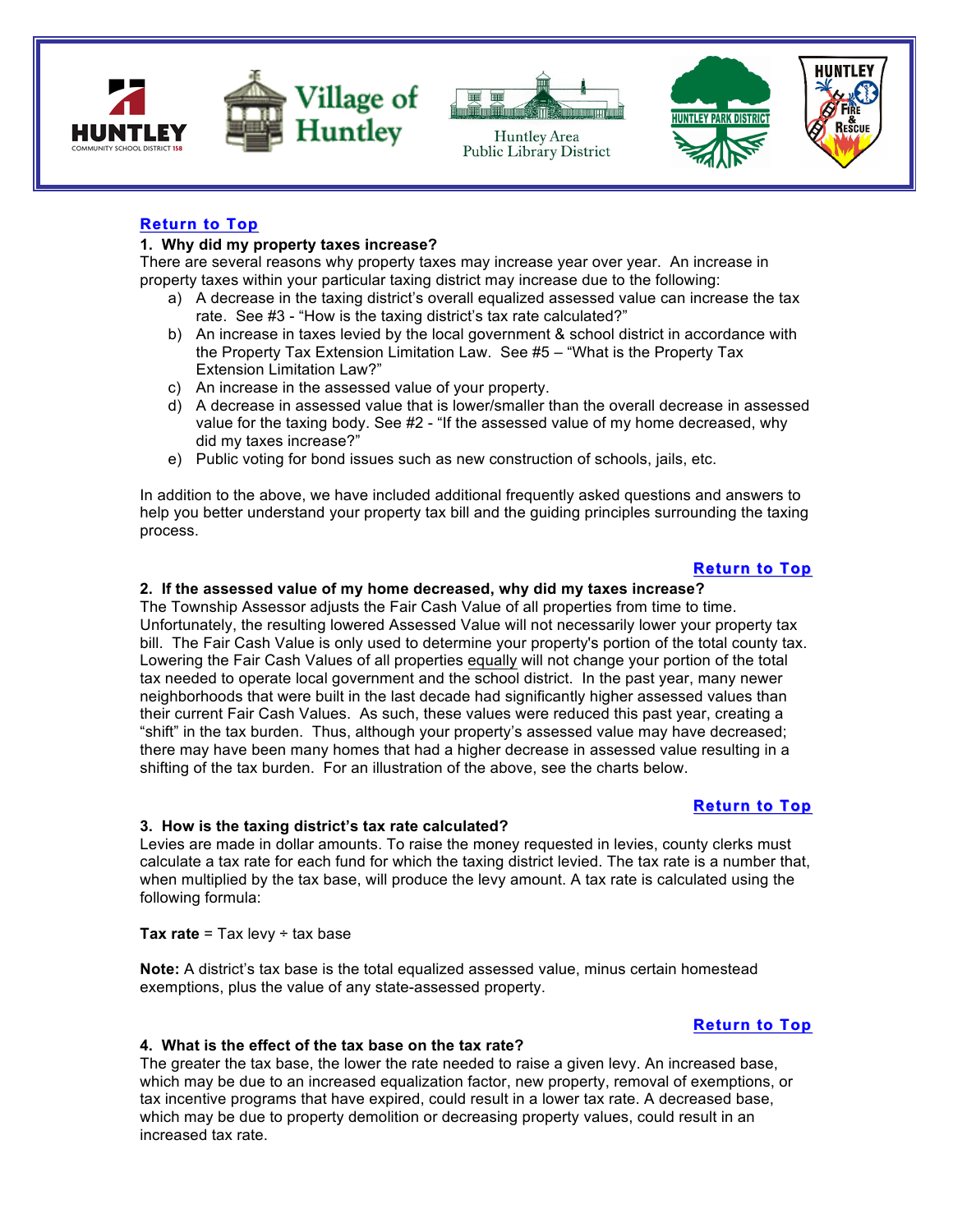

**For a general guide to the Illinois local property tax system, see**: http://www.revenue.state.il.us/publications/localgovernment/ptax1004.pdf

**Return to Top**

# **5. What is the Property Tax Extension Limitation Law?**

The Property Tax Extension Limitation Law, commonly referred to as "TAX CAP" or "PTELL" limits the increase in property tax extensions to 5% or the Consumer Price Index (CPI), whichever is less, not counting new construction or bond interest obligations.

As an illustrative example, using the property tax information from Huntley Community School District 158, the district collected approximately \$48 million in operating taxes in 2009. The Consumer Price Index (CPI) used for determining the 2009 levy was .1 percent. This means the district could only receive \$48,048,000 plus whatever taxes are generated from new properties coming on the tax rolls for the 2010 property taxes. For informational purposes, please see the chart below for a historical illustration of CPI.



# **Return to Top**

**Return to Top**

# **6. What is a levy?**

The amount of money a school district and/or local government (taxing district) certifies to be raised from property tax.

# **7. What is an extension?**

The process in which the County Clerk calculates the tax rate needed to raise the revenue (Levy) allowable by law and certified by each taxing body in the county. The total extension is the product of the taxing body's equalized assessed valuation (EAV) multiplied by its calculated tax rate and is equal to the total property tax billings on the district's behalf.

In most counties in Illinois, tax levy amounts are based on home values or EAV and the Consumer Price Index (CPI). The EAV is calculated by averaging the home value over the past three years and then dividing by three (3). EAV usually amounts to approximately 1/3 or 33% of the home's value.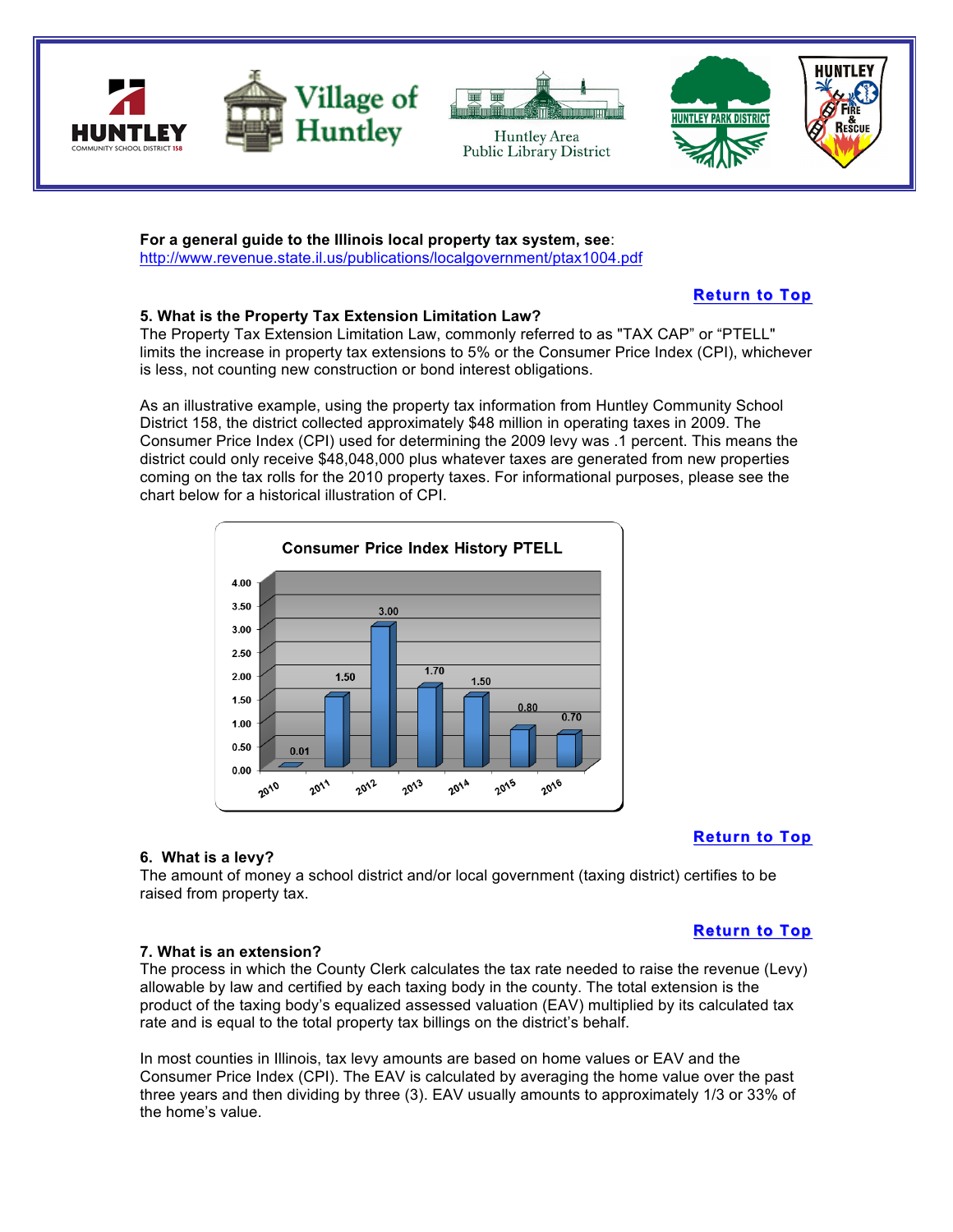

Example: Home value of \$300,000 = (approximately) \$100,000 EAV

# **8. How does the district/local government determine its levy?**

The law allows the taxing districts to make a prediction to ask for (levy) more taxes than they expect to collect, because at the time of the levy, the new property EAV is unknown. In early April, taxing bodies receive notification of the actual amount they will receive (extension) from the County Clerk.

# **9. What's my first step to determine if my assessment is accurate?**

Call your local township assessor or check your local township's website. Make sure the information about your property is correct. The local assessor may also be able to show you other properties similar to yours in your neighborhood. You can determine if your property is equitably assessed. He or she may also have sales information. If you have lived in your home for a long time, you may not realize how much it is worth now.

#### **10. I didn't agree with the assessor, what do I do now?**

Try to work it out with your assessor's office. If you don't get the assessment satisfactorily resolved then get prepared. You only have 30 days from the newspaper publication date (see #11 "How will I know what my new assessment is?") to file an appeal, so you need to start doing your research early. Go to the county web site at www.co.mchenry.il.us then go to departments, then to assessments, then to forms. Bring up the county complaint form and familiarize yourself with it. While there, look at the Board of Review Rules. You will also need to check out recent home sales by going to the county or township assessment office to view recent sales in your area. You might also want to talk to a realtor or check out some of the real estate sites on the internet. Please remember, your assessed value is as of January  $1<sup>st</sup>$  of the current year.

#### **11. How will I know what my new assessment is?**

You will receive a letter in the mail in the late summer or early fall from the McHenry County Assessor's Office. This is your new official assessment notice that includes assessment and property information as of January  $1<sup>st</sup>$  of the current year. At the same time you receive your letter, assessment changes (changes made by the assessor, not equalization) are published in the local newspaper. That publication date marks the beginning of the 30-day appeal process for your township.

#### **12. I'm filing a complaint. What now?**

Don't miss the deadline. By state statute, your appeal cannot be accepted after the deadline. Determine if your appeal is to be on equity or on market value. Your home could be assessed at the correct market value, but if all the other similar homes on your street are assessed below market value, then you are over assessed because you are carrying a larger share of the tax burden. In an equity complaint, you must supply the market value and assessment of comparable properties in your neighborhood. In a market value complaint, you must supply recent sales data to support the fact that your home may be over-assessed. Remember, you need to use comparable properties. That means properties of similar size, story height, quality of construction and style. You must use the comparable property form to show the differences between the comparable properties and your home. Be sure to file this information with your complaint form.

# **Return to Top**

**Return to Top**

# **Return to Top**

# **Return to Top**

**Return to Top**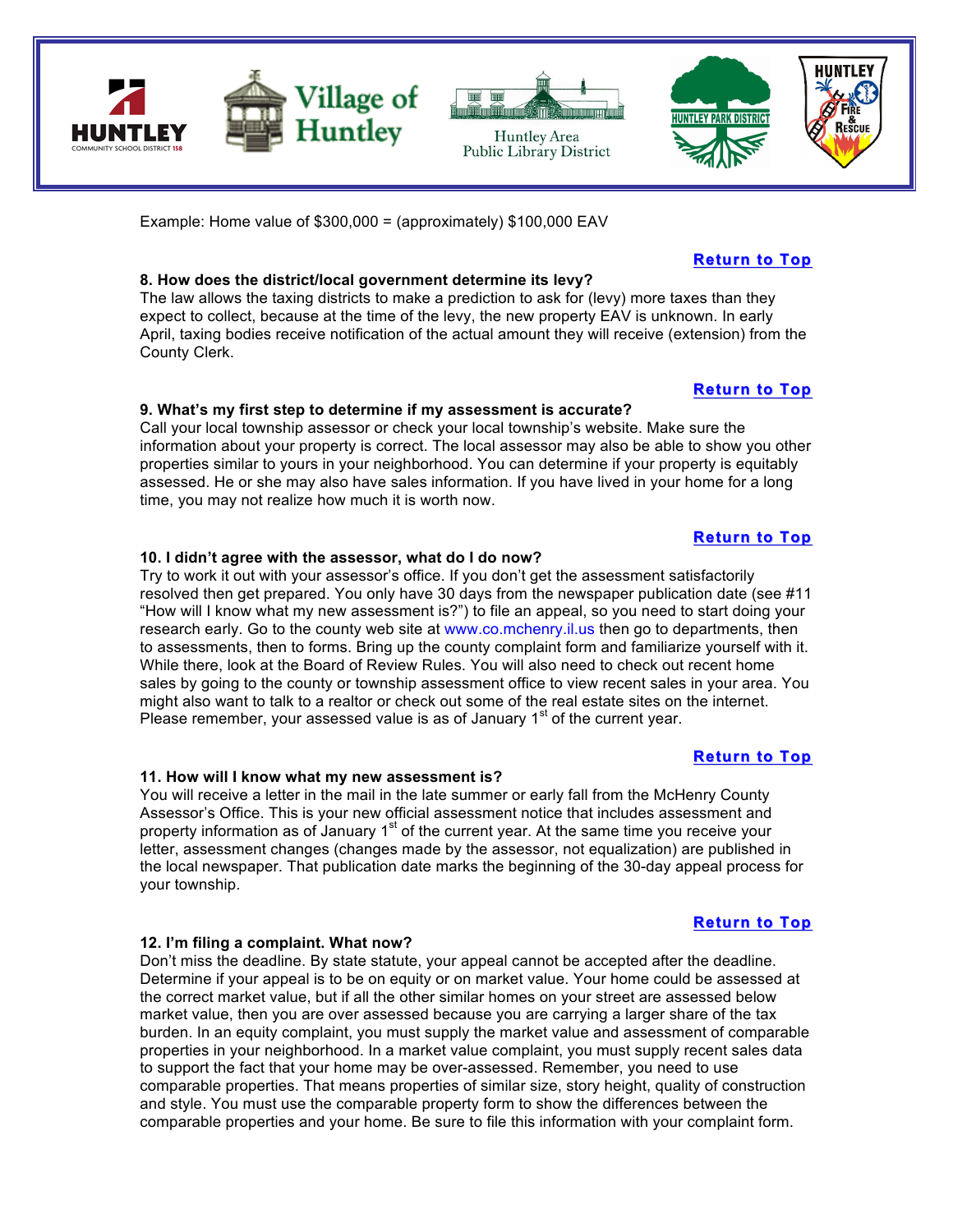





This is your "evidence" to prove that your assessment is incorrect. You want to provide the most convincing case that you can. This means that you also need to show where your information came from. Pictures of your comparables and your own home are very, very valuable evidence. After receipt of your appeal, in most instances, you will receive a Notice of Hearing. In addition, new this year is the option to have your assessment appeal heard on the evidence and you may check the box indicating no hearing required. In this case, you would submit your evidence to the Board of Review. The township assessor would then submit their evidence. The Board of Review would conduct a hearing based solely on the weight of the evidence provided by both parties.

# **Return to Top**

**13. I purchased my home during this past year. Will the Board of Review consider that?**  If you recently purchased your home and the Board of Review determines the sale to be "arms length", that is, advertised on the open market, then they may adjust your assessment and a hearing would not be necessary. In that case, you will receive a "10-day notice." Short sales and foreclosures that are advertised on the open market may be "arms length." This gives you an opportunity to have a hearing if you are still unhappy.

# **Return to Top**

#### **14. What happens at the hearing?**

The hearing is somewhat informal. Present will be two or three hearing officers, a clerk to handle the paper work, the township assessor, and you the property owner. You may be represented by an attorney if you choose. Most residential property owners choose to represent themselves. You must include the authorization to represent form if you have someone represent you at the hearing. The Board will ask you to talk about the evidence that you submitted to prove your assessment should be changed. If you go to the hearing and all you have to say is that your taxes are too high, the Board of Review will tell you that they have no jurisdiction over your tax bill. They can only discuss your assessment and the market value of your property. Your tax bill is calculated by multiplying your assessment, minus any exemptions, by the rates for the various taxing districts that serve your property. Even a home located very near to yours, may be served by different taxing districts. Due to all those variables, it is best to compare assessments, rather than tax bills. After hearing your arguments and asking you questions about your evidence, then the Board will ask the township assessor to respond to your evidence and information and provide any additional information he or she may have.

#### **15. When will I know the decision of the Board of Review?**

In most cases, the Board will make an oral decision at the conclusion of the hearing. Sometimes, they will want to collect additional information or verify information, prior to making a decision. The Board does not issue official written decisions until all hearings have been held, usually by mid-March.

#### **16. What if I'm still not happy?**

Once you receive that written Final Notice of Findings, you will have 30 days from the date of the postmark to file with the Illinois Property Tax Appeal Board (PTAB). Those forms are available in the county office.

#### **17. What can I expect if I do that?**

# **Return to Top**

**Return to Top**

**Return to Top**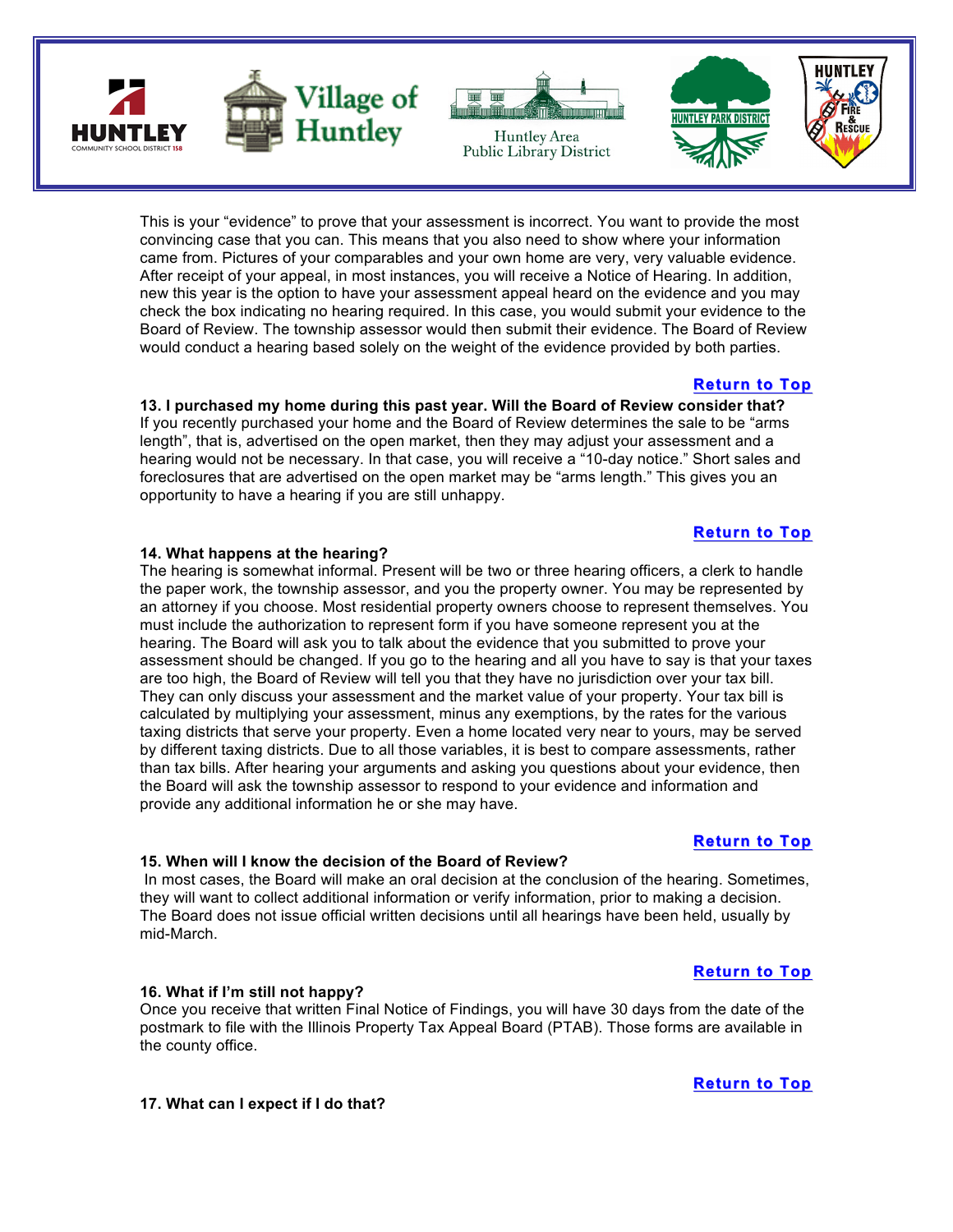



Huntley Area



You will be expected to provide evidence and proof of your contentions regarding your assessment. Determination of hearing date and all correspondence will originate from the state. However, PTAB hearings are held at the county office for the convenience of the taxpayer. The state sends a hearing officer to preside over the hearing, which is recorded. The hearing is a little more formal than the local hearing. Again, you are allowed to present your case first. The Board of Review is there to explain their reasons for the assessment they placed on the property. The township assessor may be there to provide information and act as a witness for the Board of Review, if the Board made their decision based on information provided by the assessor. Remember, the appeal to PTAB is "de novo". That means all new. You can provide additional information that you may have neglected to provide at the county level. The Board of Review can also provide new information.

#### **Return to Top**

#### **18. I don't think the Property Tax Appeal Board made the right decision. Is there anything more I can do?**

Since you have exhausted all of your administrative remedies, you can now file a court action. Contact your attorney.

# **Return to Top**

#### **19. Are there any exemptions that would reduce my tax bill?**

Yes. Exemptions reduce the Equalized Assessed Value (EAV) by a specific amount; the actual tax savings depends on the tax rate for the specific property.

• The **General Homestead Exemption** reduces the EAV of an owner-occupied dwelling by \$6,000.

• The **Homestead Improvement Exemption** reduces the EAV of an owner-occupied dwelling with qualifying addition by up to \$25,000; this exemption is applied by your township assessor.

**•** The **Senior Citizen Homestead Exemption** reduces the EAV of a senior-owned-andoccupied dwelling by \$5,000.

• The **Senior Citizen Assessment Freeze Exemption** freezes the EAV of senior-ownedand-occupied dwelling at a base year, causing the assessment not to increase; this is restricted to households with qualifying incomes of \$55,000 or less.

• The **Disabled Veterans Exemption** reduces the EAV of a home owned by a qualifying veteran, the veteran's spouse or unmarried surviving spouse by up to \$70,000. You must apply for this exemption through the Illinois Department of Veterans' Affairs.

# **Return to Top**

# **20. How can I tell which exemptions have been applied to my property?**

You can review your assessment information online or contact the Office of the Supervisor of Assessments.

# **Return to Top**

#### **21. Are there other taxpayer assistance programs?**

Yes, there are two.

• The **Senior Citizen Real Estate Tax Deferral Program** allows qualified senior citizens to defer part or all of the property taxes on their personal residence. It's a form of a loan with a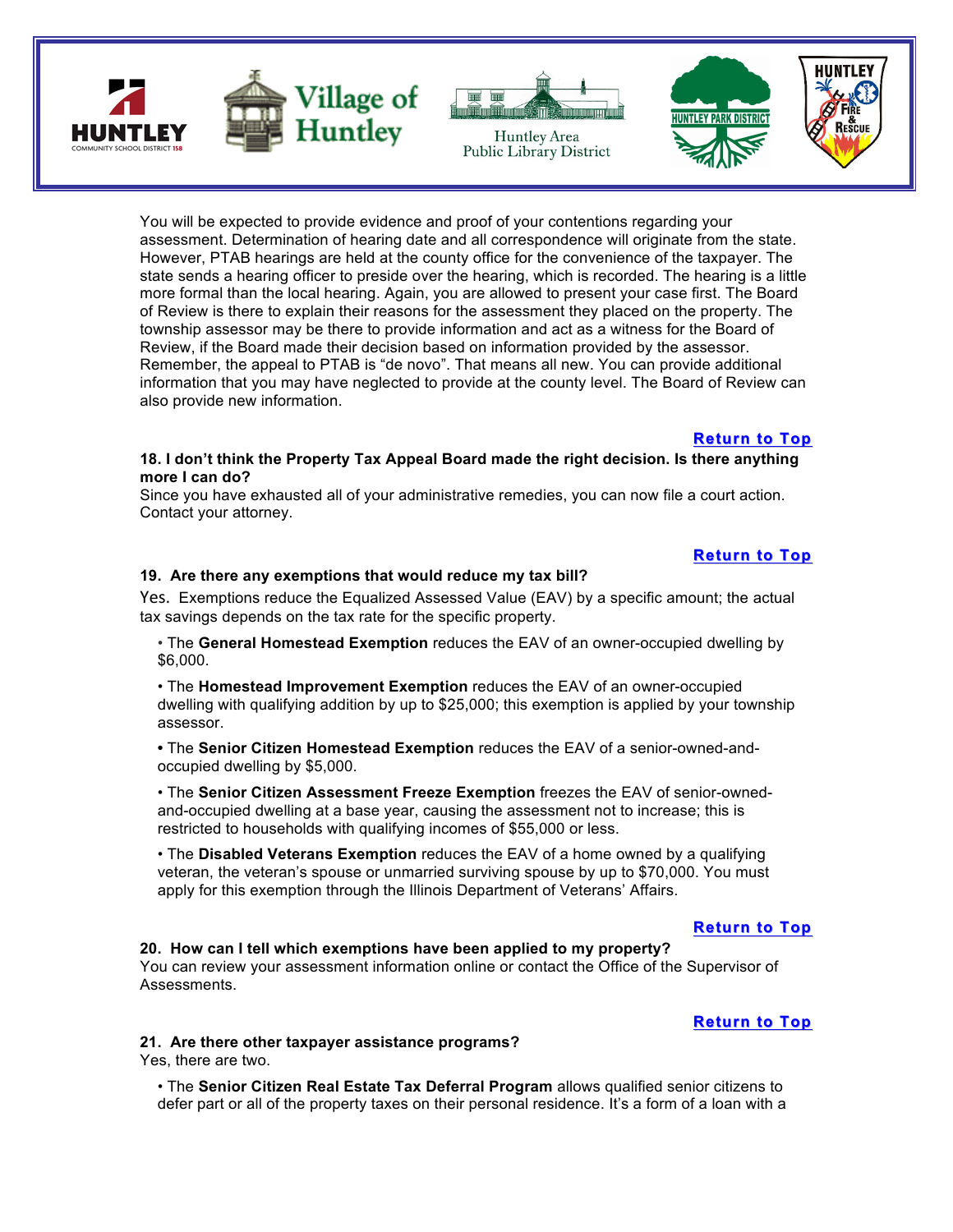

six percent interest rate which is to be repaid after the taxpayer's death or at the time the property is sold. Contact the McHenry County Treasurer for more information.

• **Circuit Breaker Grants** provide low-income senior citizens and disabled citizens yearly grants to help pay property taxes. To apply, you need to complete **Form IL-1363**. For more information, contact the **Illinois Department on Aging** or call 1-800-624-2459.

# **Return to Top**

#### **22. Where does my property tax money go?**

Property taxes are an important source of revenue for public (K-12) schools, libraries, fire protection districts, city and county government. As in most states in the United States, property taxes are the backbone of funding of local government and schools. Specifics by local taxing district's follow:

#### *Huntley Community School District 158*

- $\triangleright$  Located in McHenry and Kane counties of northern Illinois, Huntley Community School District 158 serves nearly 9,700 students in Pre-Kindergarten through grade 12, residing in Huntley, western portions of Lake in the Hills and Algonquin and surrounding areas.
- $\triangleright$  District 158 rolled out the largest One to One initiative in the State of Illinois. All K-9<sup>th</sup> graders, approximating 7,000 students have a tablet/device in hand.
- $\triangleright$  In 2014 Huntley High School posted a school record composite score of 23.0 on the ACT test.
- $\triangleright$  Huntley High School is one of only a few high schools in the State of Illinois to offer Project Lead the Way Biomedical classes (our Medical Academy).
- $\triangleright$  Huntley High School was named to the AP Honor Roll, one of five hundred schools across the country honored for participation and achievement on the College Board Advanced Placement tests.
- $\triangleright$  District 158 has the highest composite ISAT scores in the county of any district with more than 1,000 students.
- $\triangleright$  The District's Average Operating Cost per Pupil is the lowest cost per pupil for ALL k-12 Districts in McHenry, Kane and Dupage counties, approximating \$9,400 per pupil versus a State average of \$12,800.
- $\triangleright$  Based on the above, Huntley Community School District 158 is providing exceptional value for the money spent.

#### *Village of Huntley*

- $\triangleright$  The Village operations service approximately 25,000 residents
- $\triangleright$  The CALEA accredited Police Department handled over 8,446 calls for service
- $\triangleright$  Development Services processed over 5,321 building inspections and issued 113 new single family home permits as of 9/30/11.
- $\triangleright$  Major capital projects such as Route 47 widening and Full Tollway/Interchange **Project**
- $\triangleright$  The Village maintains over 125 miles of roadway, treats over 747,346,000 gallons of water annually, maintain 5 wells, 5 elevated storage tanks and 2 wastewater treatment plants\*